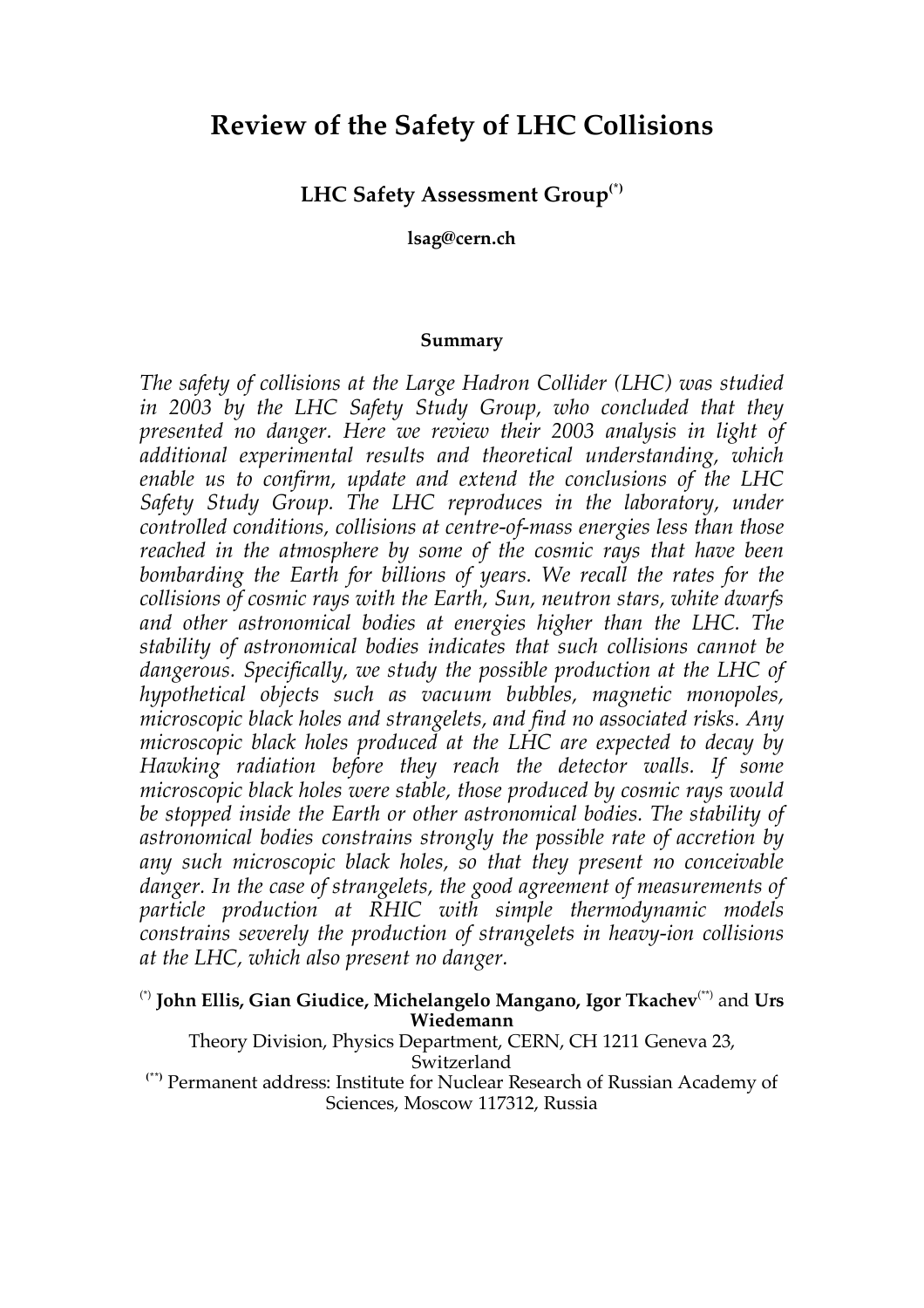### **1 - Introduction**

The controlled experimental conditions offered by accelerators permit the detailed study of many natural phenomena occurring in the Universe. Many of the fundamental particles, such as muons, pions and strange particles, were first discovered among the cosmic rays, and were subsequently studied with accelerators. As the energies of accelerators have increased, they have also revealed many heavier and less stable particles, such as those containing heavier quarks, as well as the carrier particles of the weak interactions. Though not present in ordinary stable matter, these particles played important roles in the early history of the Universe, and may still be important today in energetic astronomical bodies such as those producing the cosmic rays.

The energies of accelerators have been increasing regularly over the past decades, though they are still far below those of the most energetic cosmic rays. With each increase in accelerator energy, one may ask whether there could be any risk associated with new phenomena that might be revealed. It has always been reassuring that higher-energy cosmic rays have been bombarding the Earth since its creation with no disastrous side-effects. On the other hand, the particles produced in cosmic-ray collisions typically have different velocities with respect to the Earth from those produced by accelerators, so the circumstances are not directly comparable. The question has therefore been asked whether Earth's immunity to cosmic-ray collisions also applies to accelerator collisions.

The Large Hadron Collider (LHC) accelerator is nearing completion at CERN. It is designed to collide pairs of protons each with energies of 7 TeV (somewhat more than 7000 times the rest mass-energy of the proton), and pairs of lead nuclei each with energies of about 2.8 TeV per proton or neutron (nucleon). Though considerably higher than the energies of previous accelerators, these energies are still far below those of the highest-energy cosmic-ray collisions that are observed regularly on Earth. In light of safety questions about previous accelerators, and in advance of similar questions about the LHC, the CERN management requested a report on the safety of the LHC by the LHC Safety Study Group, a panel of independent experts, which was published in 2003 [1]. This report concluded that there is no basis for any conceivable threat from the LHC.

*The advent of LHC operations now revives interest in safety questions, so the CERN management has commissioned us to review the arguments presented in the 2003 report and previous studies of the possible production of new particles, and to update them in light of experimental results from the Brookhaven relativistic heavy-ion collider (RHIC), in particular, as well as of recent theoretical speculations about new phenomena.*

We consider all the speculative scenarios for new particles and states of matter that have been discussed in the scientific literature and raise potential safety issues. Our methodology is based on empirical reasoning using experimental observations, and hence could be extended to other exotic phenomena that might be cause for concerns in the future.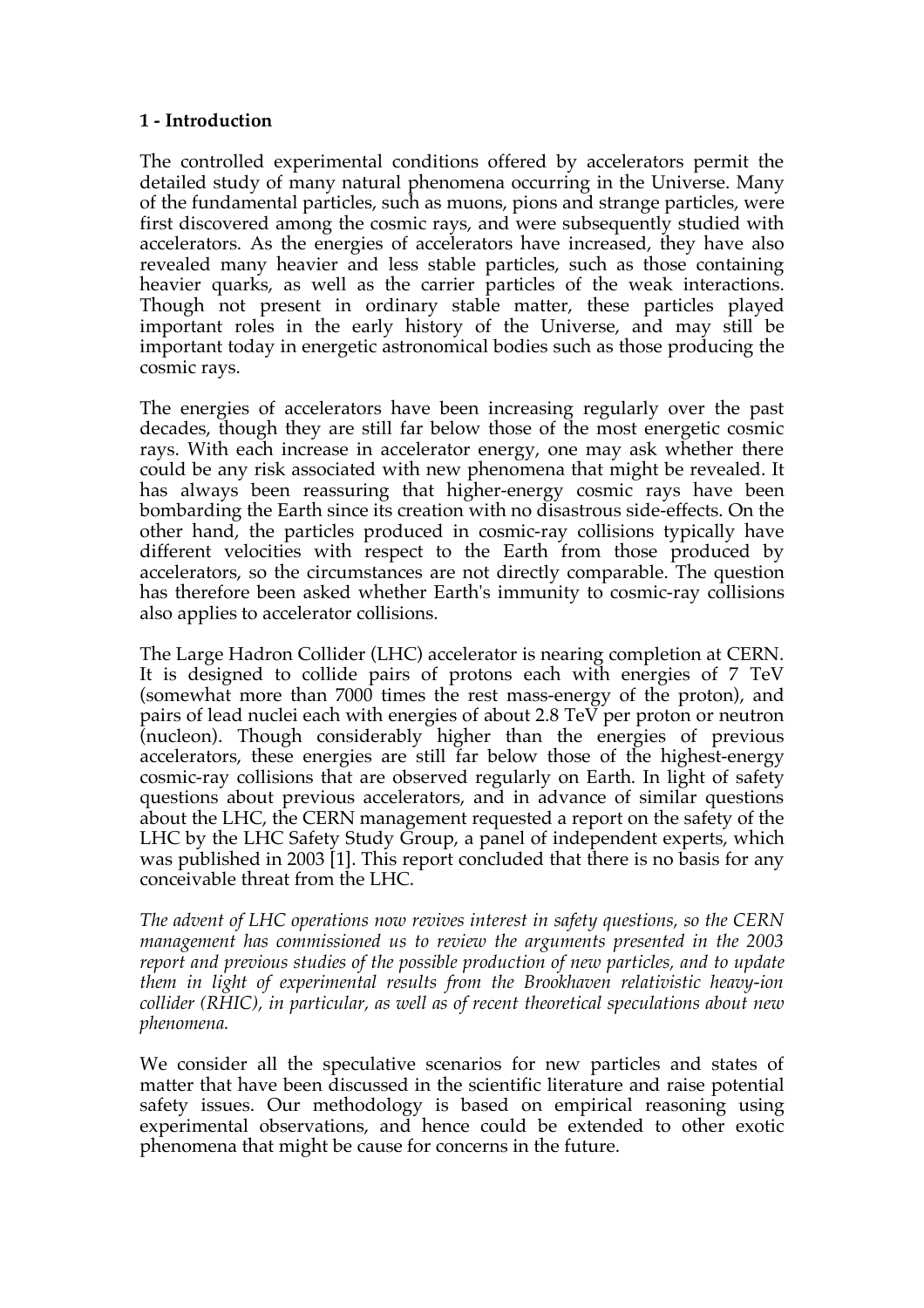We focus our attention mainly on two phenomena of current interest, namely the possible production of microscopic black holes, such as might appear in certain theoretical models featuring additional dimensions of space, and the possible production of 'strangelets', hypothetical pieces of matter analogous to conventional nuclei, but containing also many of the heavier strange quarks. These were both considered carefully in the 2003 report of the LHC Safety Study Group [1]. Their conclusions for strangelets, obtained in connection with heavy-ion collisions, apply with equal or greater force to proton-proton collisions at the LHC.

In the case of microscopic black holes, there has been much theoretical speculation since 2003 about their existence and their possible experimental signatures, as reviewed in [2], where references may be found. In the case of strangelets, detailed experimental measurements at the Brookhaven National Laboratory's Relativistic Heavy-Ion Collider (RHIC) of the production of particles containing different numbers of strange quarks [3] enable one to refine previous arguments that, in the event they exist, strangelets would be less likely to be produced at the LHC than at RHIC.

Before discussing these two hypothetical phenomena in more detail, we first review in Section 2 estimates of the rates of collisions of high-energy cosmic rays with different astronomical bodies, such as the Earth, Sun, and others. We estimate that the Universe is replicating the total number of collisions to be made by the LHC over  $10^{13}$  times per second, and has already done so some  $10^{31}$  times since the origin of the Universe. The fact that astronomical bodies withstand cosmic-ray bombardment imposes strong upper limits on many hypothetical sources of danger. In particular, as we discuss in Section 3, neither the creation of vacuum bubbles nor the production of magnetic monopoles at the LHC is a case for concern.

In the case of the hypothetical microscopic black holes, as we discuss in Section 4, if they can be produced in the collisions of elementary particles, they must also be able to decay back into them. Theoretically, it is expected that microscopic black holes would indeed decay via Hawking radiation, which is based on basic physical principles on which there is general consensus. If, nevertheless, some hypothetical microscopic black holes should be stable, we review arguments showing that they would be unable to accrete matter in a manner dangerous for the Earth [2]. If some microscopic black holes were produced by the LHC, they would also have been produced by cosmic rays and have stopped in the Earth or some other astronomical body, and the stability of these astronomical bodies means that they cannot be dangerous.

In the case of the equally hypothetical strangelets, we review in Section 5 the data accumulated at RHIC on the abundances and velocities of stronglyinteracting particles, including those containing one or more strange quarks, produced at RHIC and in previous heavy-ion collision experiments [3]. All these data are very consistent with a simple thermodynamic production mechanism that depends only on the effective temperature and the net density of baryons (nucleons). The effective temperature agrees well with first-principles theoretical calculations, and the net density of baryons decreases as the energy increases, again in agreement with theoretical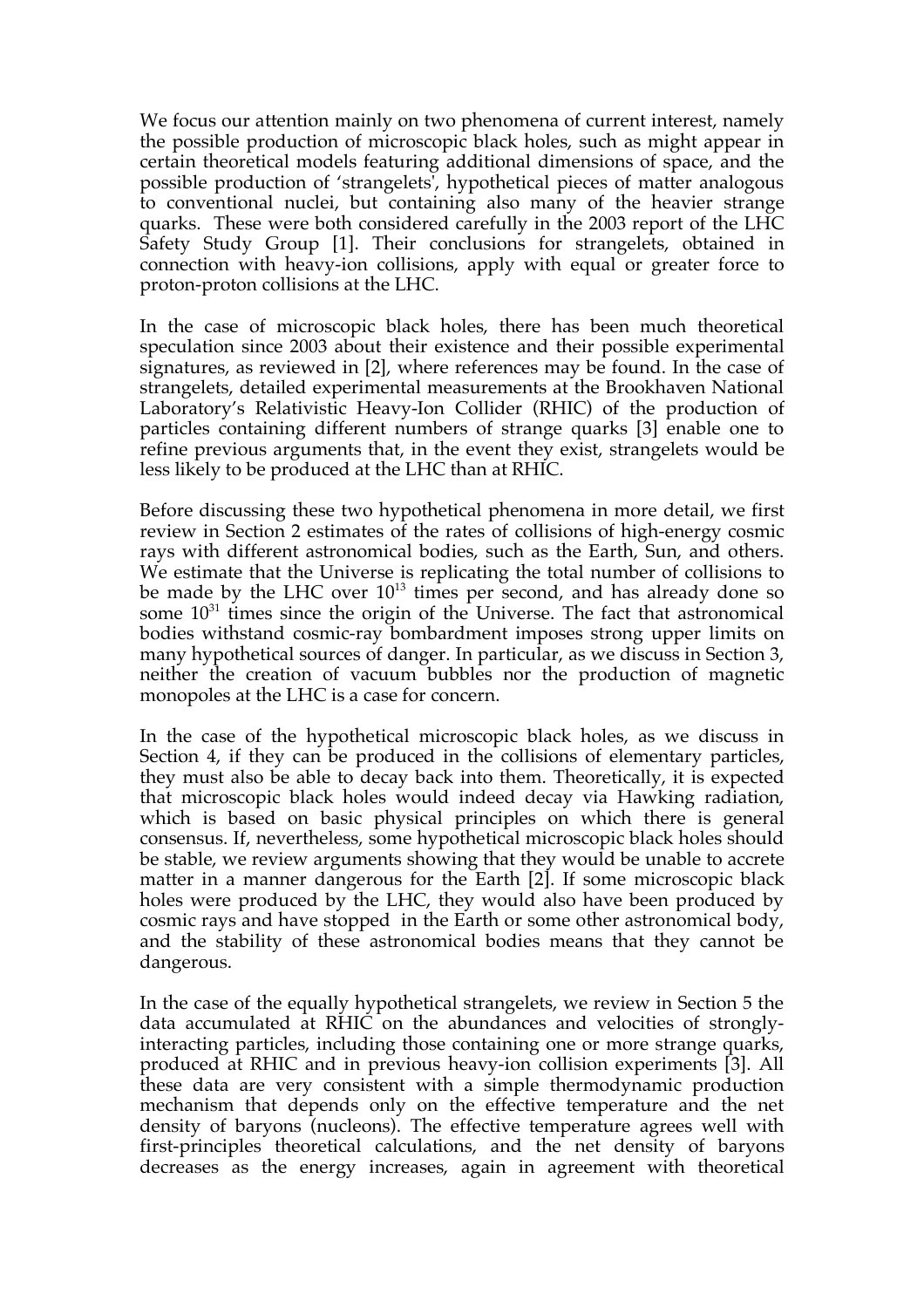calculations. Calculations for heavy-ion collisions at the LHC give a similar effective temperature and a lower net density of baryons than at RHIC. This means that the LHC could only produce strangelets at a lower rate, if they exist at all.

*We conclude by reiterating the conclusion of the LHC Safety Group in 2003 [1]: there is no basis for any conceivable threat from the LHC. Indeed, theoretical and experimental developments since 2003 have reinforced this conclusion.*

## **2 – The LHC compared with Cosmic-Ray Collisions**

The LHC is designed to collide two counter-rotating beams of protons or heavy ions. Proton-proton collisions are foreseen at an energy of 7 TeV per beam. An equivalent energy in the centre of mass would be obtained in the collision of a cosmic-ray proton with a fixed target such as the Earth or some other astronomical body if its energy reaches or exceeds  $10^8$  GeV, i.e.,  $10^{17}$  eV [4]. When the LHC attains its design collision rate, it will produce about a billion proton-proton collisions per second in each of the major detectors ATLAS and CMS. The effective amount of time each year that the LHC will produce collisions at this average luminosity is about ten million seconds. Hence, each of the two major detectors is expecting to obtain about  $10^{17}$ proton-proton collisions over the planned duration of the experiments.

As seen in Fig. 1, the highest-energy cosmic rays observed attain energies of around  $10^{20}$  eV, and the total flux of cosmic rays with energies of  $10^{17}$  eV or more that hit each square centimeter of the Earth's surface is measured to be about  $5x10^{-14}$  per second [5]. The area of the Earth's surface is about  $5x10^{18}$ square centimeters, and the age of the Earth is about 4.5 billion years. Therefore, over  $3x10^{22}$  cosmic rays with energies of  $10^{17}$  eV or more, equal to or greater than the LHC energy, have struck the Earth's surface since its formation. This means [6] that Nature has already conducted the equivalent of about a hundred thousand LHC experimental programmes on Earth already – and the planet still exists.

Other astronomical bodies are even larger. For example, the radius of Jupiter is about ten times that of the Earth, and the radius of the Sun is a factor of ten larger still. The surface area of the Sun is therefore 10,000 times that of the Earth, and Nature has therefore already conducted the LHC experimental programme about one billion times [6] via the collisions of cosmic rays with the Sun – and the Sun still exists.

Moreover, our Milky Way galaxy contains about  $10^{11}$  stars with sizes similar to our Sun, and there are about  $10^{11}$  similar galaxies in the visible Universe. Cosmic rays have been hitting all these stars at rates similar to collisions with our own Sun. This means that Nature has already completed about  $10^{31}$  LHC experimental programmes since the beginning of the Universe. Moreover, each second, the Universe is continuing to repeat about  $3x10^{13}$  complete LHC experiments. There is no indication that any of these previous "LHC experiments" has ever had any large-scale consequences. The stars in our galaxy and others still exist, and conventional astrophysics can explain all the astrophysical black holes detected.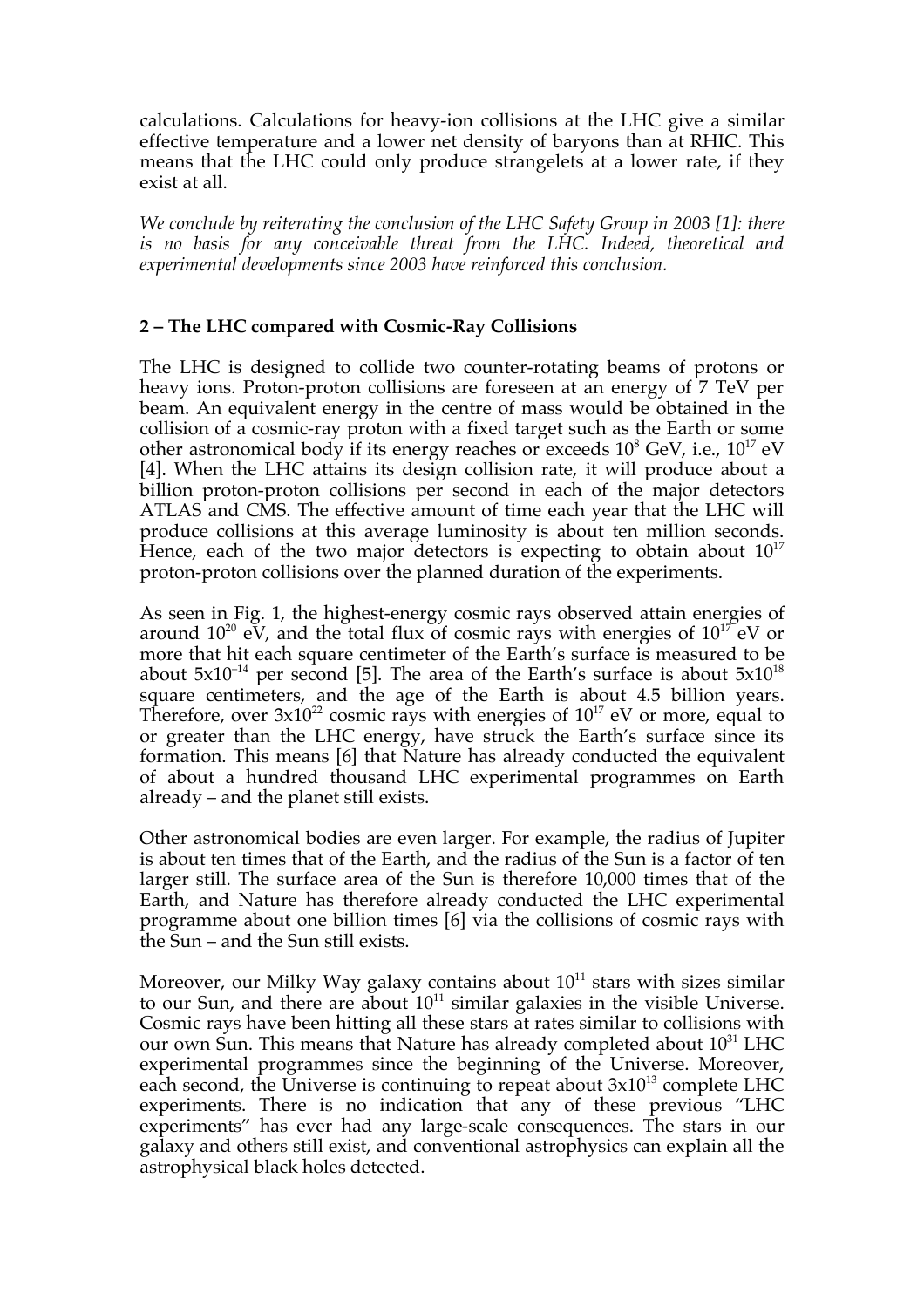

*Fig. 1: The spectrum of ultra-high-energy cosmic rays, as measured by several experiments [5]. Every cosmic ray with an energy shown in this plot, namely above 1017 eV, liberates in its collision with the atmosphere more energy in its centre-ofmass frame than does a proton-proton collision at the LHC.*

Thus, the continued existence of the Earth and other astronomical bodies can be used to constrain or exclude speculations about possible new particles that might be produced by the LHC.

#### **3 – Vacuum Bubbles and Magnetic Monopoles**

These large rates for the collisions of cosmic rays at energies higher than the LHC imply directly that there can be no danger to the Earth from the production of bubbles of new vacuum or magnetic monopoles at the LHC [1].

It has often been suggested that the Universe might not be absolutely stable, because the state that we call the 'vacuum' might not be the lowest-energy state. In this case, our 'vacuum' would eventually decay into such a lowerenergy state. Since this has not happened, the lifetime before any such decay must be longer than the age of the Universe. The possible concern about highenergy particle collisions is that they might stimulate the production of small 'bubbles' of such a lower-energy state, which would then expand and destroy not just the Earth, but potentially the entire Universe.

However, if LHC collisions could produce vacuum bubbles, so also could cosmic-ray collisions. This possibility was first studied in [7], and the conclusions drawn there were reiterated in [8]. These bubbles of new vacuum would have expanded to consume large parts of the visible Universe several billion years ago already. The continued existence of the Universe means that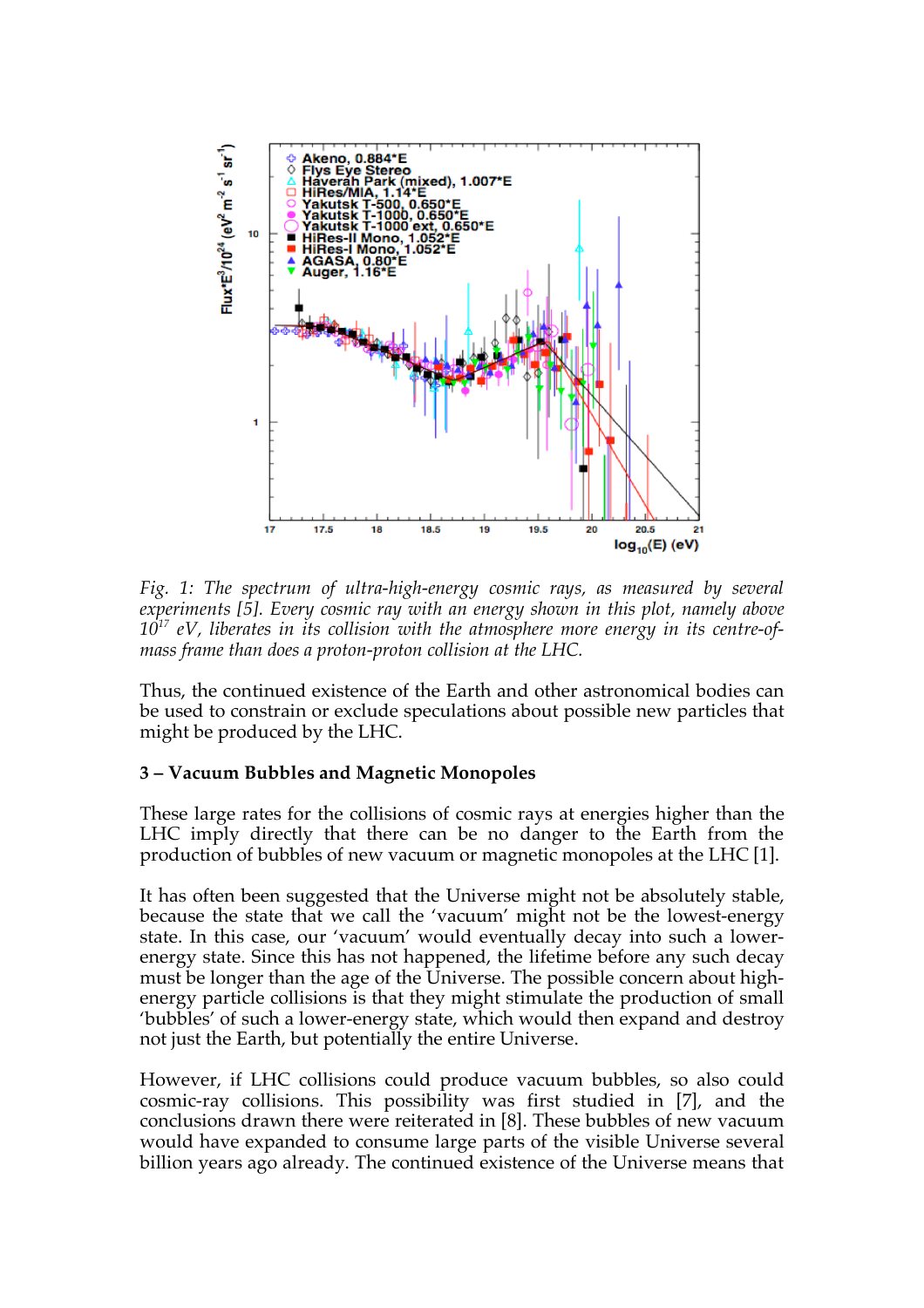such vacuum bubbles are not produced in cosmic-ray collisions, and hence the LHC will also not produce any vacuum bubbles.

There have also been suggestions over the years that there might exist magnetic monopoles, particles with non-zero free magnetic charge. As was originally pointed out by Dirac, any free magnetic charge would be quantized, and necessarily much larger in magnitude than the electric charge of the electron or proton. For this reason, searches for magnetic monopoles have looked for heavily-ionizing particles as well as for quanta of magnetic charge, and this search will be continued at the LHC.

In some grand unified theories, though not in the Standard Model of particle physics, magnetic monopoles might also catalyze nucleon decay, by transforming protons and neutrons into electrons or positrons and unstable mesons. In this case, successive collisions with large numbers of nuclei would release considerable energy. The magnetic monopoles that might have such properties are expected to weigh  $10^{15}$  GeV or more, far too heavy to be produced at the LHC. Nevertheless, here we consider the possibility of producing light proton-eating magnetic monopoles at the LHC.

A quantitative discussion of the impact of such magnetic monopoles on Earth was presented in [1], where it was concluded that only a microgram of matter would be destroyed before the monopole exited the Earth. Independently of this conclusion, if monopoles could be produced by the LHC, high-energy cosmic rays would already have created many of them when striking the Earth and other astronomical bodies. Since they would have large magnetic charges, any monopoles produced by cosmic rays would have been stopped by the material of the Earth [2]. The continued existence of the Earth and other astronomical bodies after billions of years of high-energy cosmic-ray bombardment means that any monopoles produced could not catalyze proton decay at any appreciable rate. If the collisions made in the LHC could produce dangerous monopoles, high-energy cosmic rays would already have done so.

The continued existences of the Earth and other astronomical bodies such as the Sun mean that any magnetic monopoles produced by high-energy cosmic rays must be harmless. Likewise, if any monopoles are produced at the LHC, they will be harmless.

#### **4 – Microscopic Black Holes**

As has already been discussed, the LHC will make collisions with a much lower centre-of-mass energy than some of the cosmic rays that have been bombarding the Earth and other astronomical bodies for billions of years. We estimate that, over the history of the Universe, Nature has carried out the equivalent of  $10^{31}$  LHC projects (defined by the integrated luminosity for cosmic-ray collisions at a centre-of-mass energy of 14 TeV or more), and continues to do so at the rate of over  $10^{13}$  per second, via the collisions of energetic cosmic rays with different astronomical bodies.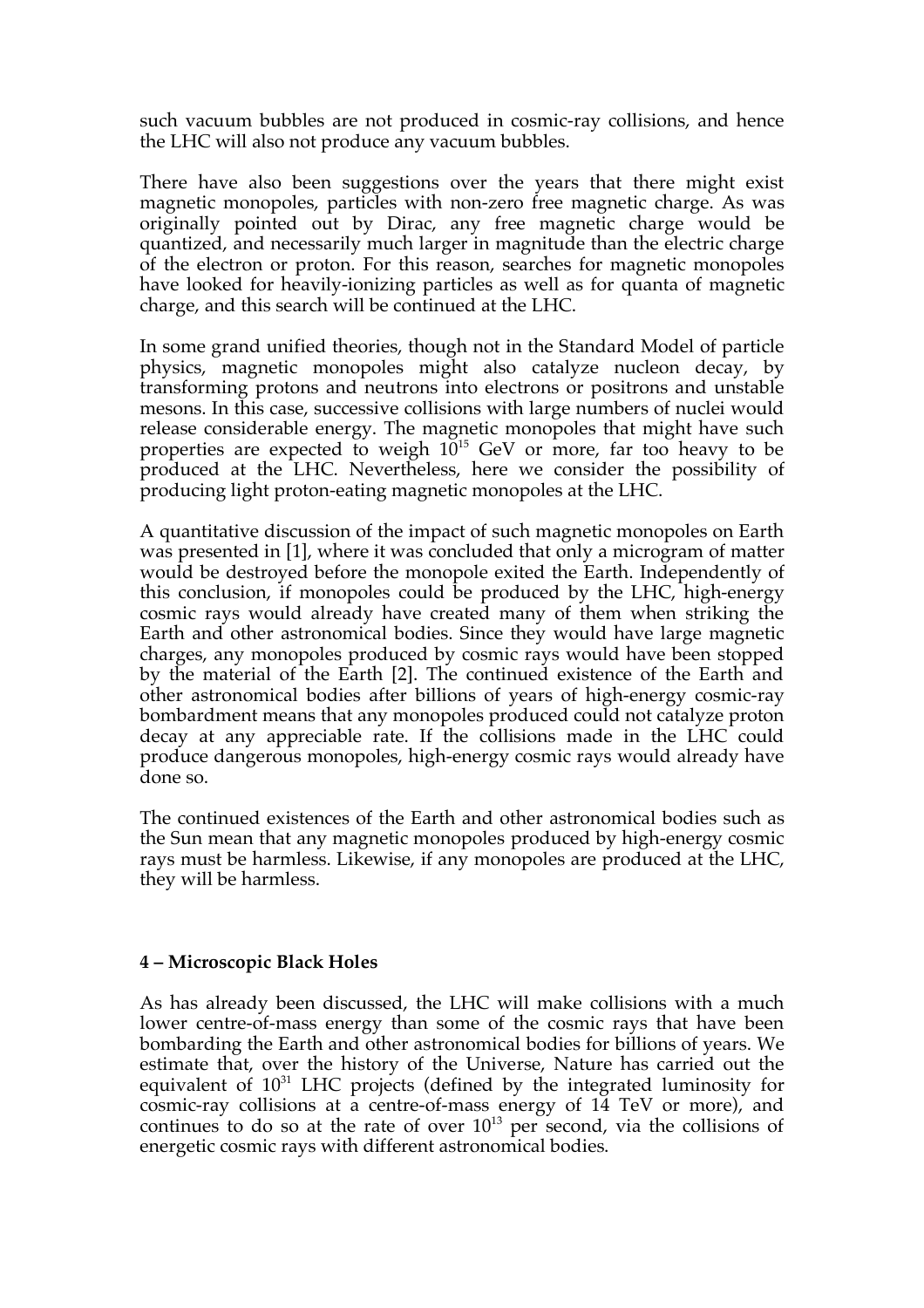There is, however, one significant difference between cosmic-ray collisions with a body at rest and collisions at the LHC, namely that any massive new particles produced by the LHC collisions will tend to have low velocities, whereas cosmic-ray collisions would produce them with high velocities. This point has been considered in detail  $[2]$  since the 2003 report by the LHC Safety Study Group [1]. As we now discuss, the original conclusion that LHC collisions present no dangers is validated and strengthened by this more recent work.

We recall that the black holes observed in the Universe have very large masses, considerably greater than that of our Sun. On the other hand, each collision of a pair of protons in the LHC will release an amount of energy comparable to that of two colliding mosquitos, so any black hole produced would be much smaller than those known to astrophysicists. In fact, according to the conventional gravitational theory of General Relativity proposed by Einstein, many of whose predictions have subsequently been verified, there is no chance that any black holes could be produced at the LHC, since the conventional gravitational forces between fundamental particles are too weak.

However, there are some theoretical speculations that, when viewed at very small distances, space may reveal extra dimensions. In some such theories, it is possible that the gravitational force between pairs of particles might become strong at the energy of the LHC.

As was pointed out 30 years ago by Stephen Hawking [9], it is expected that all black holes are ultimately unstable. This is because of very basic features of quantum theory in curved spaces, such as those surrounding any black hole. The basic reason is very simple: it is a consequence of quantum mechanics that particle-antiparticle pairs must be created near the event horizon surrounding any black hole. Some particles (or antiparticles) disappear into the black hole itself, and the corresponding antiparticles (or particles) must escape as radiation. There is broad consensus among physicists on the reality of Hawking radiation, but so far no experiment has had the sensitivity required to find direct evidence for it.

Independently of the reasoning based on Hawking radiation, if microscopic black holes were to be singly produced by colliding the quarks and gluons inside protons, they would also be able to decay into the same types of particles that produced them [10]. The reason being that in this case they could not carry any conserved quantum number that is not already carried by the original quarks and gluons, and their decay back to the initial state partons would be allowed. For this reason, a microscopic black hole cannot be completely black. In standard quantum physics, the decay rate would be directly related to the production rate, and the expected lifetime would be very short. The case of pair production of black holes carrying new and opposite conserved quantum numbers leads to similar conclusions: only their ground state is guaranteed to be stable, and any further accretion of normal matter in the form of quarks, gluons or leptons would immediately be radiated away. Both this and the existence of Hawking radiation are valid in the extra-dimensional scenarios used to suggest the possible production of microscopic black holes.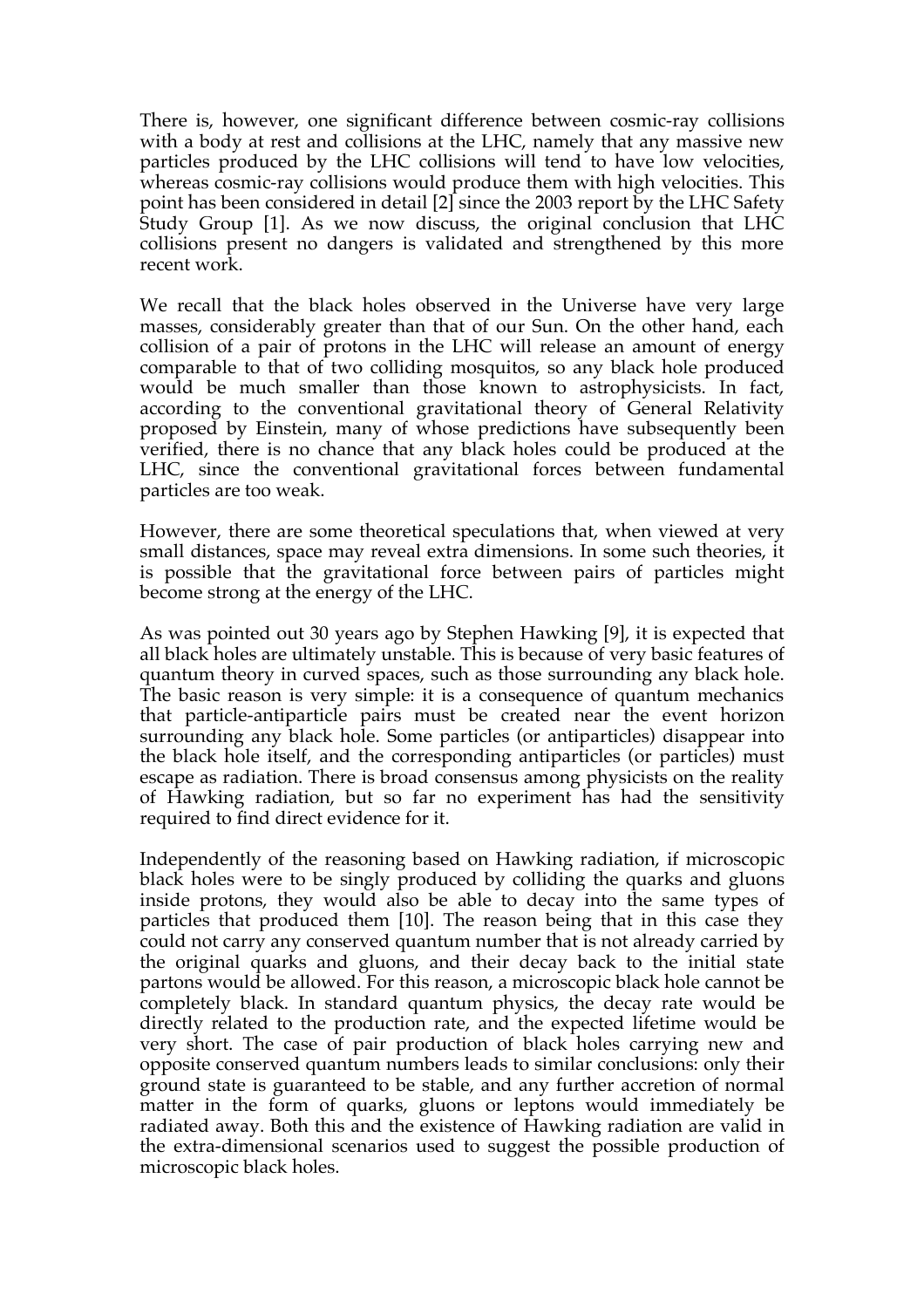One might nevertheless wonder what would happen if a stable microscopic black hole could be produced at the LHC [2]. However, we reiterate that this would require a violation of some of the basic principles of quantum mechanics – which is a cornerstone of the laws of Nature – in order for the black hole decay rate to be suppressed relative to its production rate, and/or of general relativity – in order to suppress Hawking radiation.

Most black holes produced at the LHC or in cosmic-ray collisions would have an electric charge, since they would originate from the collisions of charged quarks. A charged object interacts with matter in an experimentally wellunderstood way. A direct consequence of this is that charged and stable black holes produced by the interactions of cosmic rays with the Earth or the Sun would be slowed down and ultimately stopped by their electromagnetic interactions inside these bodies, in spite of their initial high velocities. The complete lack of any macroscopic effect caused by stable black holes, which would have accumulated in the billions during the lifetime of the Earth and the Sun if the LHC could produce them, means that either they are not produced, or they are all neutral and hence none are stopped in the Earth or the Sun, or have no large-scale effects even if they are stopped.

If a black hole were to be produced by a cosmic ray, as it traveled through the Earth it would absorb preferentially similar numbers of protons and neutrons, because their masses are larger than that of the electron. It would, therefore, develop and maintain a positive charge, even if it were produced with no electric charge. The standard neutralization process due to the quantum creation of particle-antiparticle pairs near the horizon – the Schwinger mechanism – relies on principles very similar to those at the basis of Hawking radiation, and would likely not operate if the latter was suppressed. Thus, combining the hypotheses that black holes are simultaneously neutral and stable and accrete matter requires some further deviation from basic physical laws. There is no concrete example of a consistent scenario for microphysics that would exhibit such behaviour. Furthermore, it is possible [2] to exclude any macroscopic consequences of black holes even if such unknown mechanisms were realized, as we now discuss.

The rate at which any stopped black hole would absorb the surrounding material and grow in mass is model-dependent. This is discussed in full detail in [2], where several accretion scenarios, based on well-founded macroscpic physics, have been used to set conservative, worst-case-scenario limits to the black hole growth rates in the Earth and in denser bodies like white dwarfs and neutron stars. In the extra-dimensional scenarios that motivate the existence of microscopic black holes (but not their stability), the rate at which absorption would take place would be so slow if there are seven or more dimensions that Earth would survive for billions of years before any harm befell it. The reason is that in such scenarios the size of the extra dimensions is very small, so small that the evolution driven by the strong extra-dimensional gravity forces terminates while the growing black hole is still of microscopic size. If there are only five or six dimensions of space-time relevant at the LHC scale, on the other hand, the gravitational interactions of black holes are strong enough that their impact, should they exist, would be detectable in the Universe.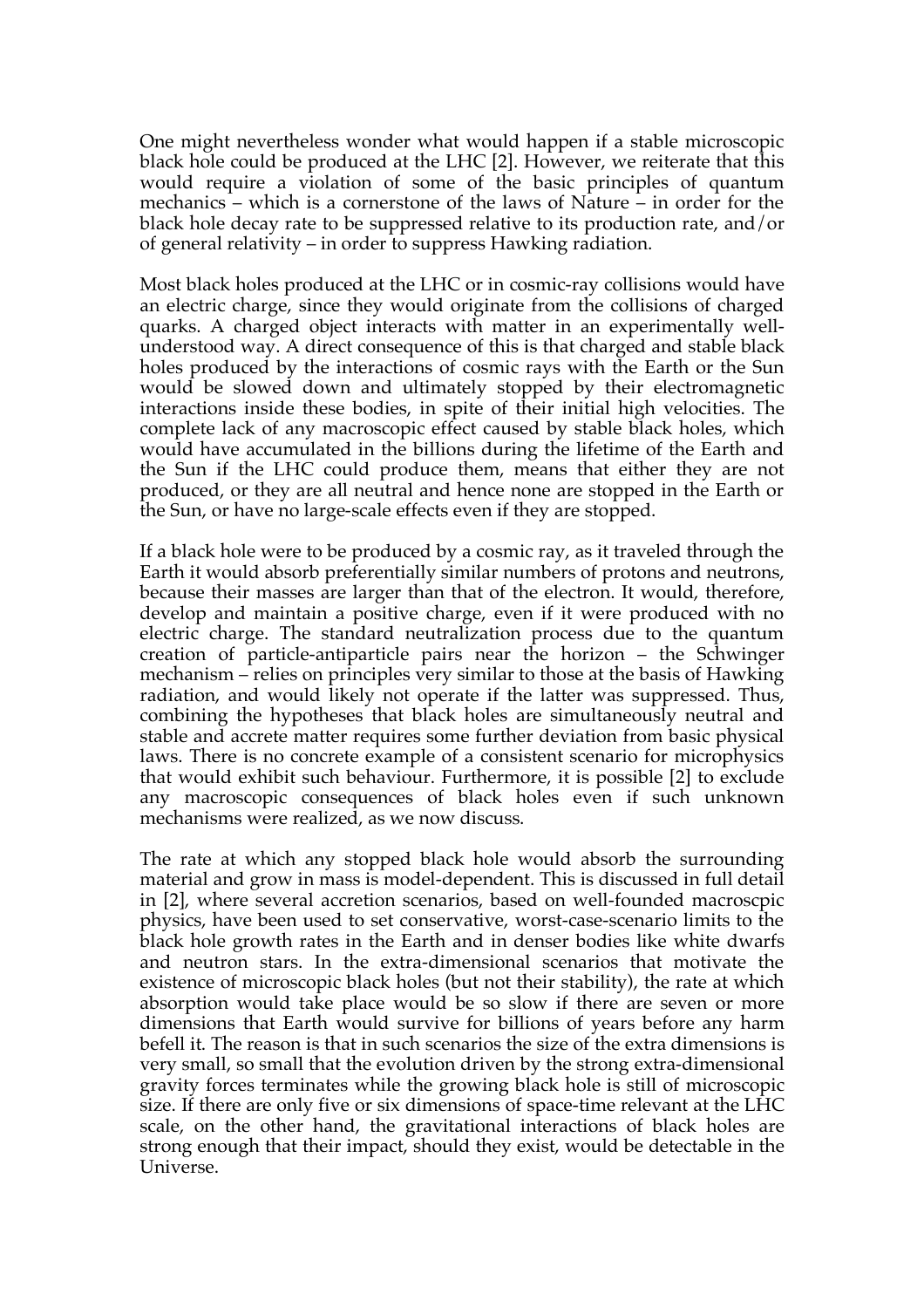In fact, ultra-high-energy cosmic rays hitting dense stars such as white dwarfs and neutron stars would have produced black holes copiously during their lifetimes. Such black holes, even if neutral, would have been stopped by the material inside such dense stars. The rapid accretion due to the large density of these bodies, and to the strong gravitational interactions of these black holes, would have led to the destruction of white dwarfs and neutron stars on time scales that are much shorter than their observed lifetimes [2]. The final stages of their destruction would have released explosively large amounts of energy, that would have been highly visible. The observation of white dwarfs and neutron stars that would have been destroyed in this way tells us that cosmic rays do not produce such black holes, and hence neither will the LHC.

To conclude: in addition to the very general reasoning excluding the possibility that stable black holes exist, and in particular that they could only be neutral, we therefore have very robust empirical evidence either disproving their existence, or excluding any consequence of it.

### **5 - Strangelets**

The research programme of the CERN Large Hadron Collider also includes the collisions of ultra-relativistic lead and other nuclei (ions). The main scientific goal of this heavy-ion programme is to produce matter at the highest temperatures and densities attainable in the laboratory, and to study its properties. This programme is expected to produce, in very small quantities, primordial plasma of the type that filled the Universe when it was about a microsecond old.

The normal matter of which we are made, and which constitutes all the known visible matter in the Universe, is composed of the two lightest types of quarks, the up and down quarks. Heavier, unstable quarks have been discovered in cosmic-ray collisions and at accelerators, and the lightest of these is the strange quark. Particles containing strange quarks have been produced regularly in the laboratory for many decades, and are known to decay on time scales of the order of a nanosecond, or faster. Such lifetimes are characteristic of the weak interaction responsible for radioactivity, which governs their decay. Some unstable particles containing two or three strange quarks have also been observed. Particles including one strange quark have been shown to bind to nuclei, the so-called hypernuclei, which are however unstable and promptly decay, again with nanosecond time scales. Apart from rapidly decaying nuclei with two particles each containing one strange quark [11], no nuclei containing multiple strange quarks are known.

Strange quark matter is a hypothetical state of matter, which would consist of large, roughly equal numbers of up, down and strange quarks. Hypothetical small lumps of strange quark matter, having atomic masses comparable to ordinary nuclei, are often referred to as strangelets. Most theoretical studies of strangelets conclude that, if they exist, they must be unstable, decaying with a typical strange-particle lifetime of around a nanosecond. In this case, any production of strangelets would pose no risk. However, it has been speculated that strange quark matter might weigh less than conventional nuclear matter with the same number of up and down quarks, but not for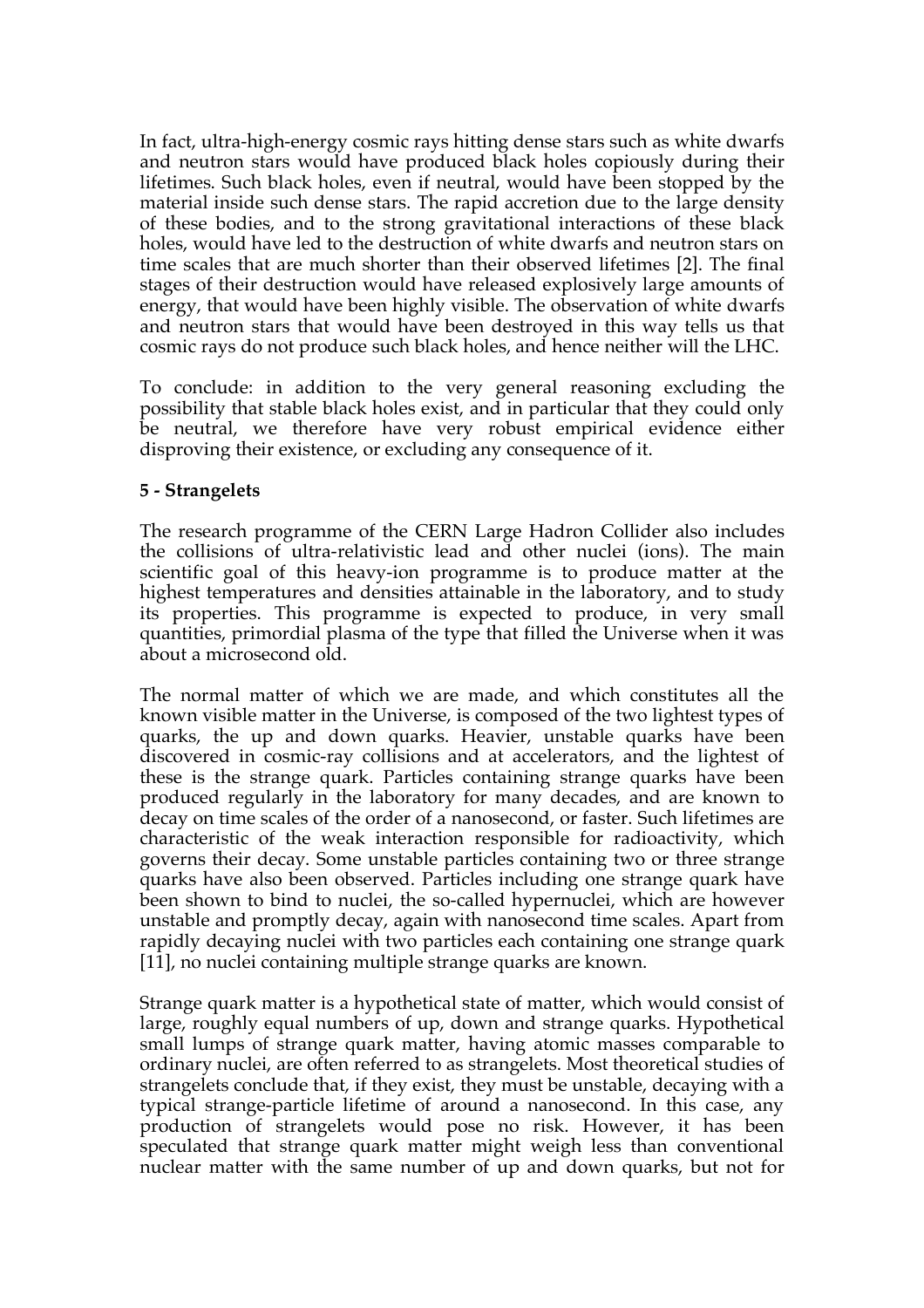atomic numbers smaller than 10. In this very hypothetical case, such a strangelet would be stable. It has been further speculated that, if produced, strangelets could coalesce with normal matter and catalyze its conversion into strange matter, thereby creating an ever-growing strangelet. This hypothetical scenario underlies concerns about strangelet production at accelerators, which were discussed previously in [8] and [1].

It is generally expected that any stable strangelet would have a positive charge, in which case it would be repelled by ordinary nuclear matter, and hence unable to convert it into strange matter [8], see [12], however. In some model studies, one finds that negatively-charged strangelets can also exist, but are unstable since the positively-charged states have lower energy [13]. However, there is no rigorous proof that the charge of a stable strangelet must be positive, nor that a negatively-charged strangelet cannot be metastable, i.e., very long-lived. So, one should also consider the possibility of a negativelycharged stable or very long-lived strangelet.

Prior to the start of the Relativistic Heavy-Ion Collider (RHIC), a study was carried out [8] to assess hypothetical scenarios for the production of strangelets in heavy-ion collisions. Additional arguments were given in [14], and a reassessment of such a possibility was given in the 2003 Report of the LHC CERN Safety Study Group [1]. We revisit here this topic in light of recent advances in our understanding of the theory and experiment of heavyion collisions. These enable us to update and strengthen the previous conclusions about hypothetical scenarios based on strangelet production. More details of our considerations on strangelet production at the LHC are given in an Addendum [15].

The 2003 report summarized the status of direct experimental searches and of theoretical speculations about hypothetical strangelet production mechanisms [1]. More recently, additional direct upper limits on strangelet production have been provided by experimental searches at RHIC [16] and among cosmic rays [17], which have not yielded any evidence for the existence of strangelets. In the near future, additional experimental information may be expected from strangelet searches in samples of lunar soil and from particle detectors in outer space [18].

On the theoretical side, the 2003 report considered three mechanisms for strangelet production [1]: i) a thermal mechanism [3], in which particles are produced as if from a heat bath in thermal equilibrium, ii) a coalescence mechanism, in which particles produced in a heavy-ion collision might combine at late times to form a strangelet, and iii) a distillation mechanism [19], which was proposed as a specific model for strangelet production. According to this last mechanism, a hot quark-gluon plasma with large net baryon number is produced in heavy-ion collisions, and is enriched in strangeness as it cools down by emitting predominantly particles containing strange antiquarks.

No evidence has been found in the detailed study of heavy-ion collisions at RHIC for an anomalous coalescence mechanism. In particular, the production rate of light nuclei measured in central Au+Au collisions at RHIC [14], is consistent with the coalescence rates, used in the 2003 Report of the LHC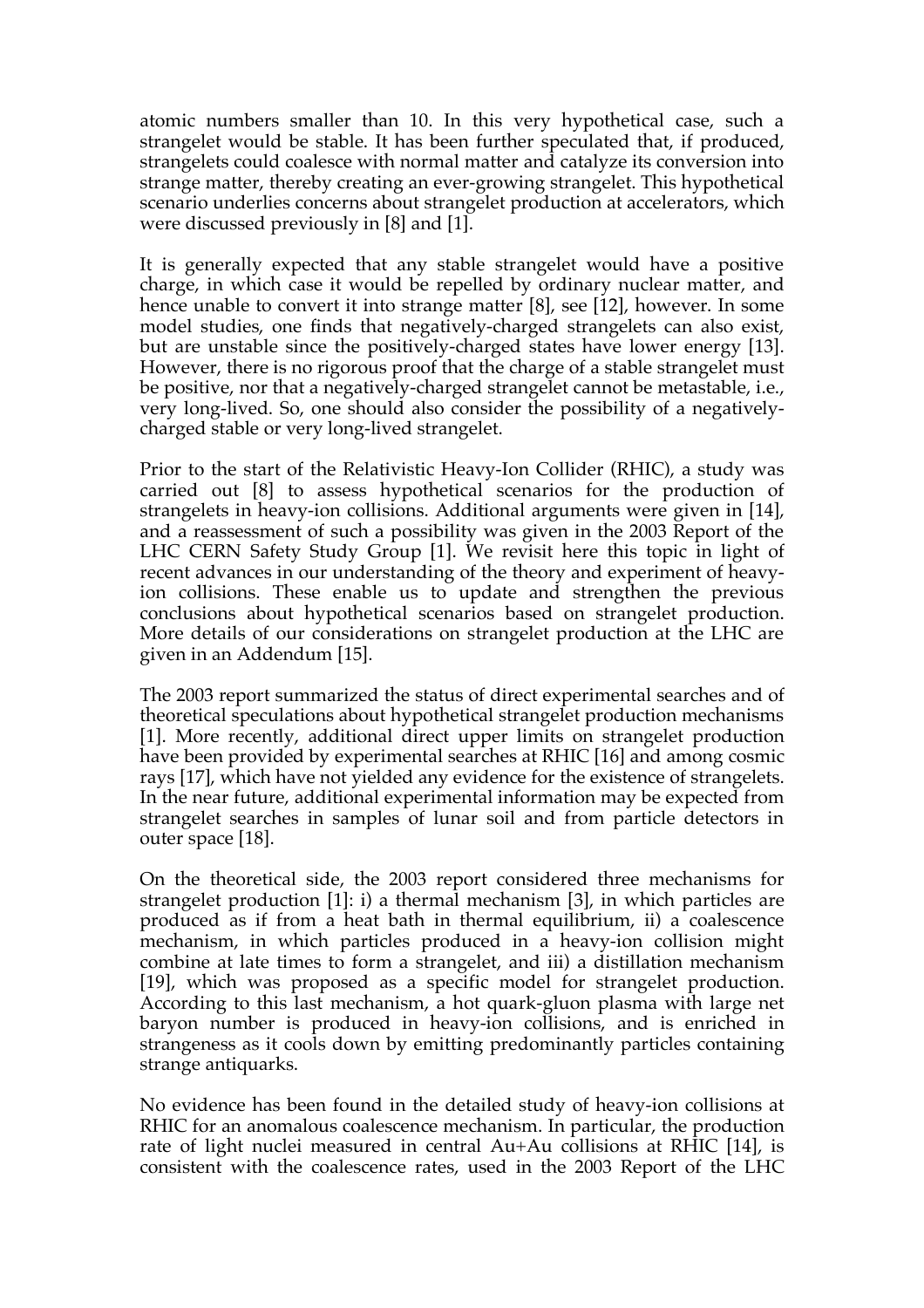CERN Safety Study Group [1] to rule out strangelet production. There is also considerable experimental evidence against the distillation mechanism. For this mechanism to be operational, the produced matter should have a long lifetime and a large net nucleon density. However, experiments at RHIC confirm the general expectations that the net nucleon density is small and decreases at higher collision energies. Moreover, the plasma produced in the collision is very short-lived, expanding rapidly at about half the velocity of light, and falling apart within  $10^{-23}$  seconds [20]. Furthermore, no characteristic difference has been observed in the production of particles containing strange quarks and antiquarks. Hence, a distillation mechanism capable of giving rise to strangelet production is not operational in heavy-ion collisions at RHIC, and this suggestion for strange-particle production has been abandoned for the LHC. On the other hand, as reviewed below, RHIC data strongly support models that describe particle production as emission from a high-temperature heat bath [3].

If they exist, strangelets would be bound states that would be formed initially with an atomic number comparable to that of normal nuclei. Like normal nuclei, strangelets would also contain a significant baryon number. We know from the basic principles of quantum mechanics that, for a strangelet to be formed, its constituents must be assembled in a configuration that contains less than its characteristic binding energy. If this were not the case, the forces between the constituents would not be strong enough to hold them together, and the strangelet would not form. As a consequence, strangelet formation is less likely if the constituents have initially more kinetic energy, and specifically if they emerge from a hotter system. Correspondingly, strangelet production is less likely in a hotter system.

The energy needed to break up a strangelet is similar to that needed to break up a normal nucleus, which is of the order of one to a few million electron volts. Similar energies would be reached in a heat bath with a temperature of ten to several tens of billions of degrees Celsius. However, heavy-ion collisions are known to produce heat baths that are far hotter, reaching temperatures exceeding 1 trillion degrees Celsius [3]. Basic thermodynamics would require most strangelets to melt in such a heat bath, i.e., dissociate into the known strange particles that decay within a nanosecond. For this reason, the likelihood of strangelet production in relativistic heavy-ion collisions can be compared to the likelihood of producing an icecube in a furnace.

The analogy of heavy-ion collisions with a particle furnace has been supported by many detailed measurements in accelerator collisions of the production of different types of particles, including those containing one, two or three strange quarks. Fig. 2 shows one such piece of evidence: the relative rates at which particles are produced in heavy-ion collisions at RHIC is in line with a theoretical calculation assuming a furnace with a temperature around 1.6 trillion degrees [3]. All particle ratios are well-described, including rare particles like the Omega baryon, which contains three strange quarks and which – if compared to the most abundant particles such as pions - is produced only at the per-mille level (see Fig. 2).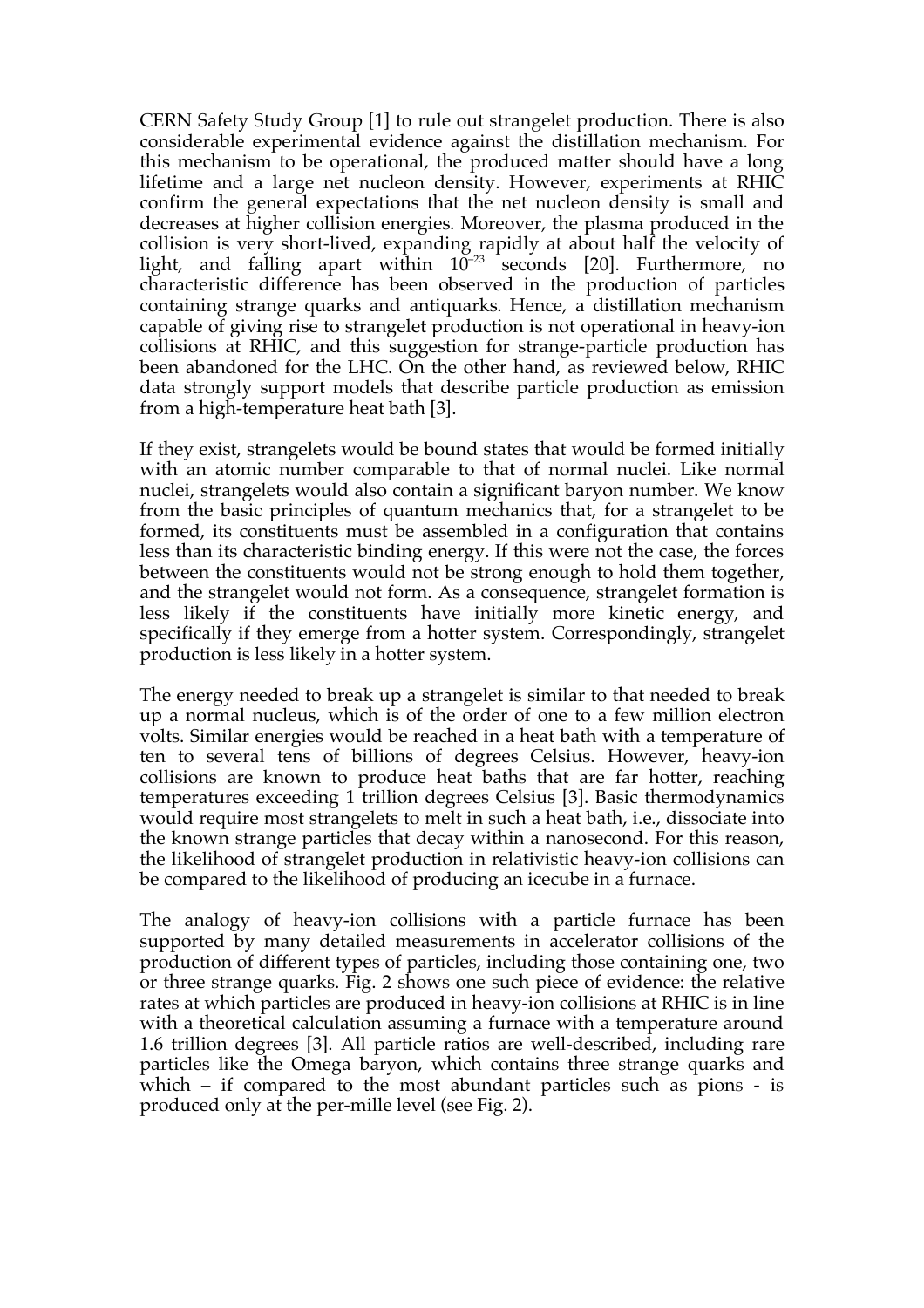

*Fig. 2: The relative amounts of different particles and antiparticles produced at RHIC. All the measurements (red points) agree very well with a simple thermal model (blue lines) with an effective temperature around 1.6 trillion degrees, in line with theoretical calculations, and a net nucleon (quark) density that is lower than in previous, lower-energy experiments. The inset shows that the fraction of strange quarks has saturated at the same density as up and down quarks. Figure taken from [3].*

The total number of heavy-ion collisions created at the LHC will be comparable to the total number of heavy ion collision created at RHIC. The LHC will be at least as hot a furnace as RHIC, in the sense that the systems produced in heavy-ion collisions at the LHC will have an effective temperature that is similar to that produced at RHIC. This is one factor that makes strangelet production no more likely at the LHC than at RHIC. Another major factor pointing in the same direction is that the net density of nucleons, measured by the baryon number, will be lower at the LHC than at RHIC. This is because the system produced in heavy-ion collisions at the LHC is spread over a larger rapidity range, and the same total net baryon number will be spread over a larger volume. This effect has already been seen at RHIC, where the net density of nucleons is lower than in lower-energy experiments, and this trend will continue at the LHC [3]. Since strangelets require baryon number to be formed, this effect makes strangelet production less likely at the LHC than at RHIC.

We conclude on general physical grounds that heavy-ion collisions at the LHC are less likely to produce strangelets than the lower-energy heavy-ion collisions already carried out in recent years at RHIC, just as strangelet production at RHIC was less likely than in previous lower-energy experiments carried out in the 1980s and 1990s [8].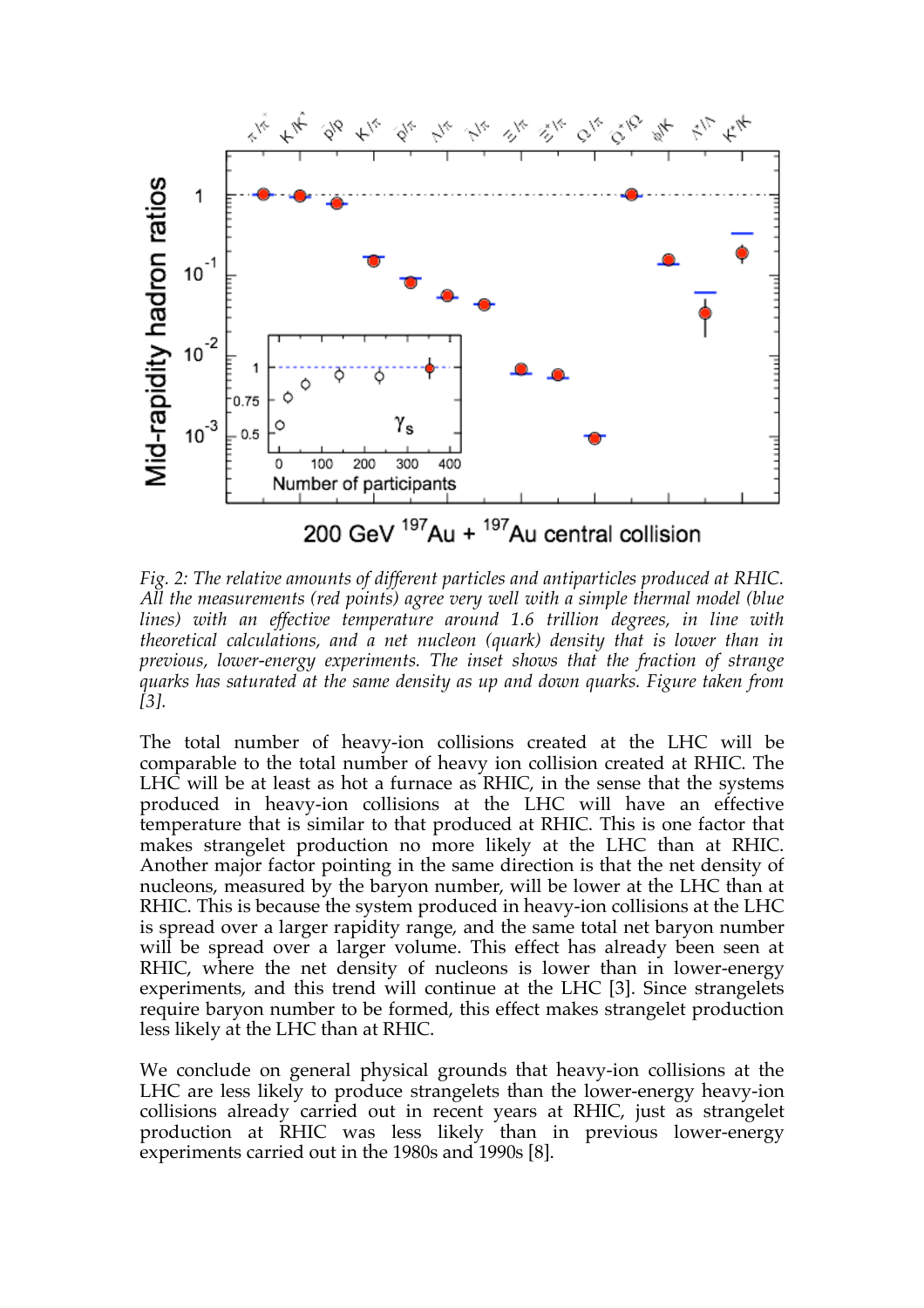Knowing that strangelet production at the LHC is less likely than at previous lower-energy machines, we now review the arguments that strangelet production in previous lower-energy experiments did not pose any conceivable risk.

It has been shown that the continuing survival of the Moon under cosmic-ray bombardment ensures that heavy-ion collisions do not pose any conceivable threat via strangelet production [8]. This is because cosmic rays have a significant component of heavy ions, as does the surface of the Moon. Since the Moon, unlike planets such as the Earth, is not protected by an atmosphere, cosmic rays hitting the Moon have produced heavy-ion collisions over billions of years at energies that are comparable to or exceed those reached in man-made experiments.

The conclusion reached in [8] required two well-motivated assumptions. Since high-energy cosmic rays include many iron nuclei, which are also prevalent in the Moon's surface, it was assumed that the conditions reached in iron-iron collisions are comparable to those reached in the collisions of gold ions or lead ions that had been studied previously in the laboratory. Secondly, since RHIC and LHC experiments take place in the centre-of-mass reference frame, whereas in cosmic-ray collisions the centre-of-mass frame is moving at high speed, it was necessary to make some assumption about the velocity distribution of any strangelets produced. We recall that high-velocity strangelets might well be broken up by lunar matter before becoming slow enough to coalesce with it.

Since the appearance of [8], the RHIC heavy-ion programme has also studied the collisions of the copper ions, which are closely comparable to iron-iron collisions. The abundances of particles produced in these collisions are described by the same thermal model of a particle furnace that accounts successfully for particle production in gold-gold collisions. Moreover, the velocity distributions of all particle species observed at RHIC are similar to or broader than the distribution assumed in [8]. These observations support the assumptions made in [8], and therefore strengthen their conclusions.

An independent safety argument, which does not require any assumption about the velocity distribution of any hypothetical strangelets, has been given in [21]. The rate of cosmic-ray heavy-ion collisions in interstellar space is known. If these collisions produced any strangelets, these would have accreted in stars and any large-scale coalescence would have resulted in stellar explosions that have not been seen. This complementary argument does, however, assume that any strangelets produced do not decay on a time scale much shorter than that of star formation.

We close this section by summarizing that the successful description of heavy-ion collisions as a particle furnace with a net density of baryons that decreases at higher energies implies that strangelet production at the LHC is less likely than at lower-energy machines [15]. The arguments given previously for the safety of lower-energy collisions are strengthened by recent observations at RHIC. Furthermore, we note that the analogy of the LHC with a hot particle furnace will be monitored from the earliest days of heavy-ion collisions at the LHC. A thousand heavy-ion collisions would already suffice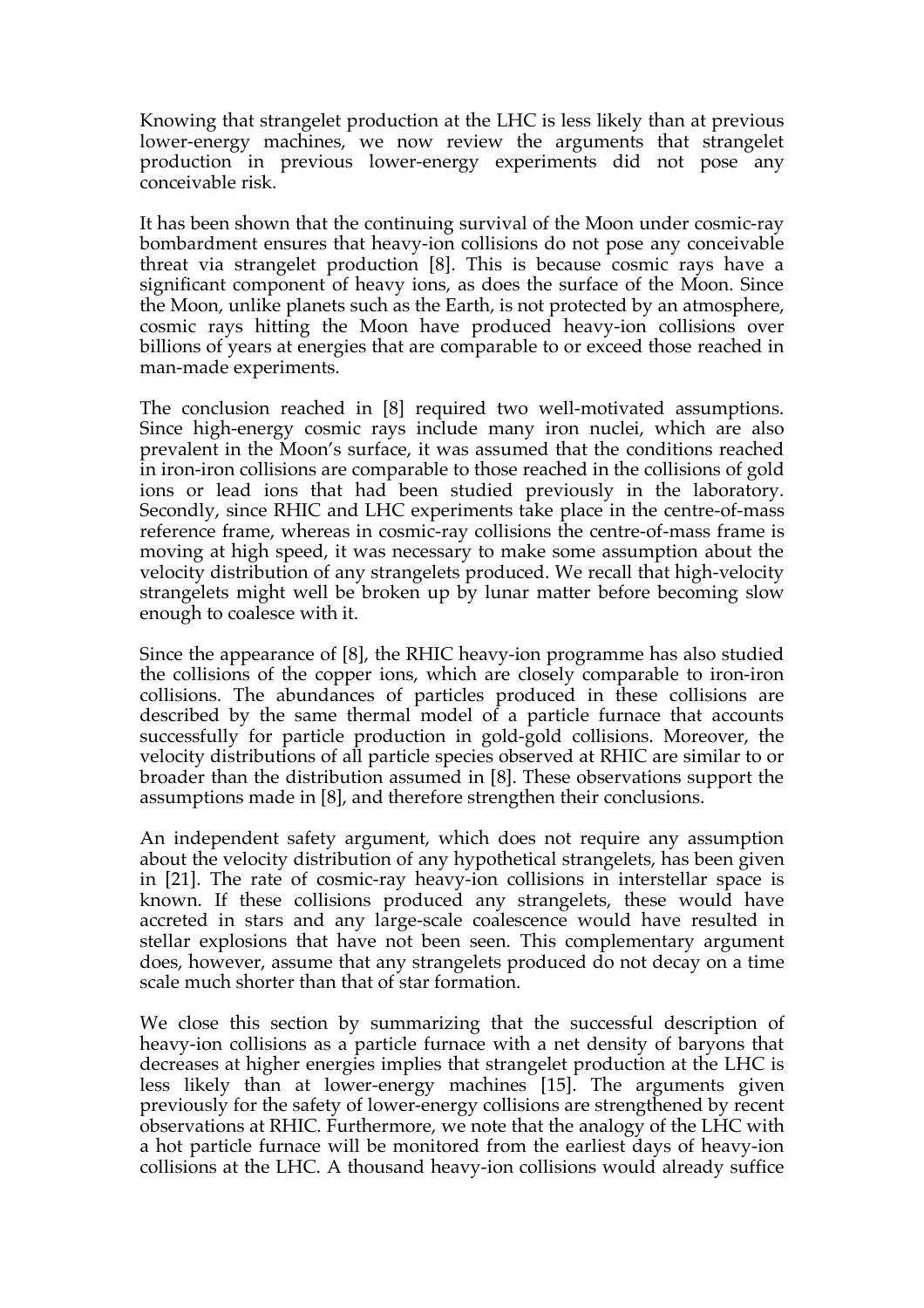for a first test of the thermal model which describes heavy-ion collisions as a particle furnace. This will be among the first data analyses done in the LHC heavy-ion programme, and will immediately provide an experimental confirmation of the basic assumptions on which the safety argument is based.

## **6 – Conclusions**

*Having reviewed the theoretical and experimental developments since the previous safety report was published, we confirm its findings. There is no basis for any concerns about the consequences of new particles or forms of matter that could possibly be produced by the LHC.*

In the case of phenomena, such as vacuum bubble formation via phase transitions or the production of magnetic monopoles, which had already been excluded by the previous report [1], no subsequent development has put into question those firm conclusions. Stable and neutral black holes, in addition to being excluded by all known theoretical frameworks, are either excluded by the stability of astronomical bodies, or would accrete at a rate that is too low to cause any macroscopic effects on timescales much longer than the natural lifetime of the solar system. The previous arguments about the impossibility to produce strangelets at the LHC are confirmed and reinforced by the analysis of the RHIC data.

We have considered all the proposed speculative scenarios for new particles and states of matter that currently raise safety issues. Since our methodology is based on empirical reasoning based on experimental observations, it would be applicable to other exotic phenomena that might raise concerns in the future.

## **Bibliography**

[1] J.P. Blaizot et al., Report of the LHC safety study group, CERN-2003-001.

[2] S.B. Giddings and M.L. Mangano, CERN-PH-TH/2008-025, arXiv:0806.3381 [hep-ph], also available from http://cern.ch/lsag/CERN-PH-TH\_2008-025.pdf .

[3] P. Braun-Munzinger, K. Redlich and J. Stachel, in *Quark-Gluon Plasma*, eds. R.C. Hwa and X.-N. Wang, (World Scientific Publishing, Singapore, 2003), also available as arXiv:nucl-th/0304013.

[4] In comparing the LHC with cosmic rays, here and elsewhere we assume the validity of special relativity. It has been tested accurately in the laboratory for particles with velocities similar to those of any new exotic particles that could be produced at the LHC, and there is no suggestion that special relativity is inapplicable to cosmic rays with energies comparable to that of the LHC.

[5] Pierre Auger Collaboration (J. Abraham et al.), Science 318, 938 (2007); Pierre Auger Collaboration (A.A. Watson et al.), Nucl. Instrum. Meth. A588, 221 (2008); HiRes Collaboration (R. Abbasi et al.), Phys. Rev. Lett. 100, 101101